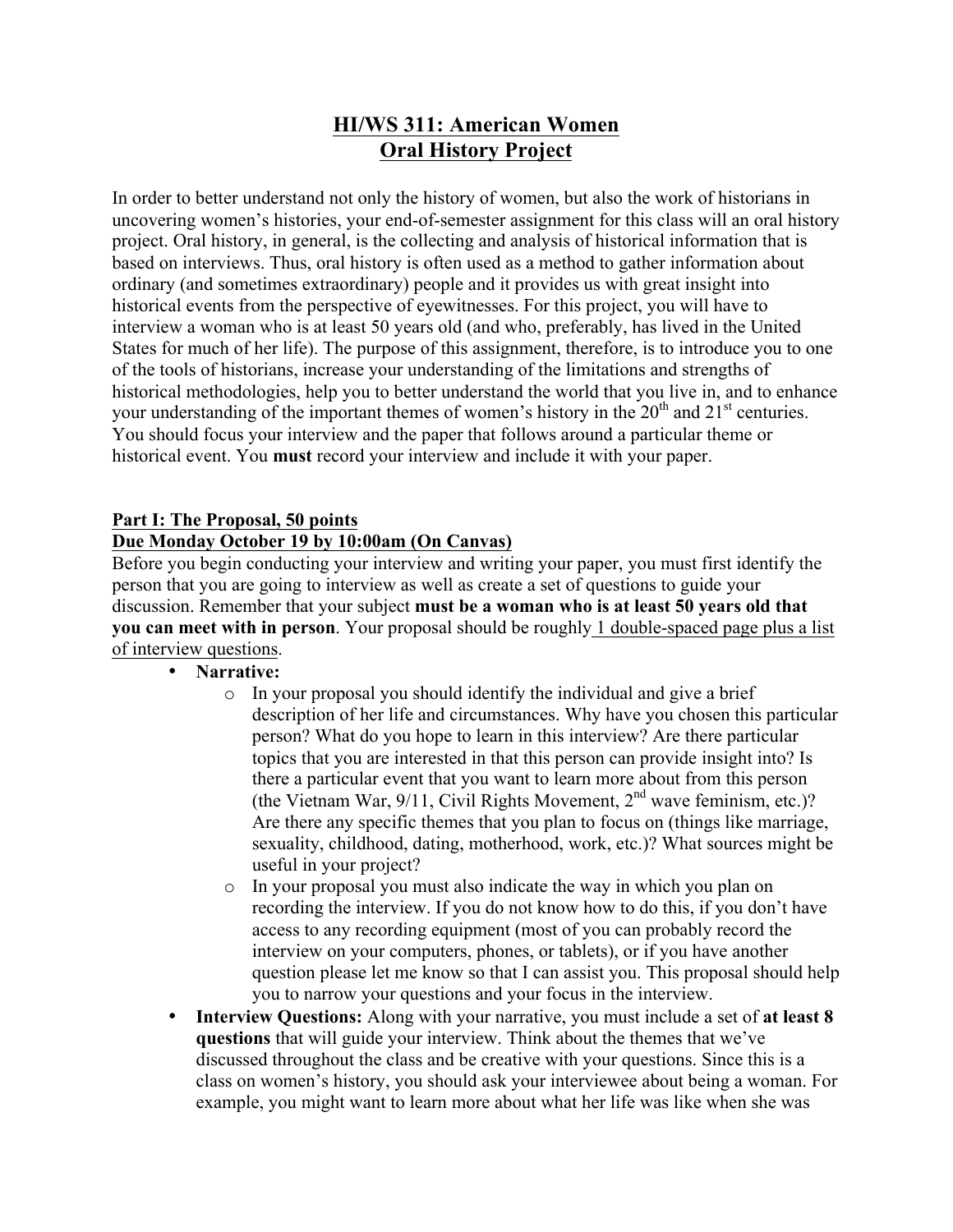growing up so you could ask things like: does she remember any difference between her childhood experiences as a girl and those of boys that she knew? What were the best and worst things about being a little girl? What could boys do that she couldn't and vice versa? If she grew up within a religious tradition, ask how that influenced her as a woman. You might ask about dating customs--what was the woman's role, and has she seen any changes? Ask her what career options she thought were open to her as a woman. Did she face much pressure to get married? Did she face pressure to have children? Was she ever aware of special treatment because of her sex, and if so, was that good or bad? Was she ever aware of discrimination? In addition to these kinds of general questions about her life experiences, you might also ask her about specific events. For example, you might ask her about her experiences during Vietnam on the home-front? Did she know men who went off to war? How did the war affect her life as a woman? These questions should demonstrate not only your skills as an interviewer but also your knowledge of the period and your ability to think about women's roles in history. **Make sure that your questions prompt more than a simple yes or no answer and are as open-ended as possible**.

### **Part II: The Interview**

You will conduct the interview on your own time. It **must be recorded** (a sound only recording is fine, it doesn't have to be video) and at least 20 minutes long, but ideally it should be at least 30 minutes. You must include a copy of this recording with your paper. It can be in a variety of forms (tape, DVD, CD, website link, etc.). You should focus as much of the interview as possible around one topic or theme, because in the paper you will be asked to discuss how your interview subject fits in with an important issue or theme from the time period. Therefore, you should familiarize yourself with the period that you are going to discuss with her, because you want the interview to provide new insights about things with which you are already familiar, not to introduce you to completely unfamiliar topics. Finally, while it is important that you come to the interview prepared with a set of questions, you must also be willing to be flexible and allow your interview to go in directions that you might not have expected. You **must** provide me with a copy of your interview either before turning in your final paper, or when you turn it in.

### **Part III: The Presentation, 50 points**

### **During the last week of the semester**

The last week of our class will be devoted to the presentation of your research. Your presentation should be around **8-9 minutes** in length (I will cut you off after 10 minutes and it will affect your presentation grade!). It should detail the topics that you discussed with your interview subject, the insights that you gained, and the connections to women's experience that you made. It is important that you prepare for this presentation and have a well-thought out plan. You may feel free to play clips from your interview or present sections of it, but just make sure that you do not simply fill 5 minutes by playing a recording.

## **Part IV: The Paper Itself. 200 points.**

### **Due Thursday December 17 by 5:00pm (On Canvas)**

After conducting your interview you will write an **1800-2500 word essay** that draws from it as well as other scholarly works. In your paper you will connect your interview to some of the themes and topics that we have discussed. So, you should focus on placing her within the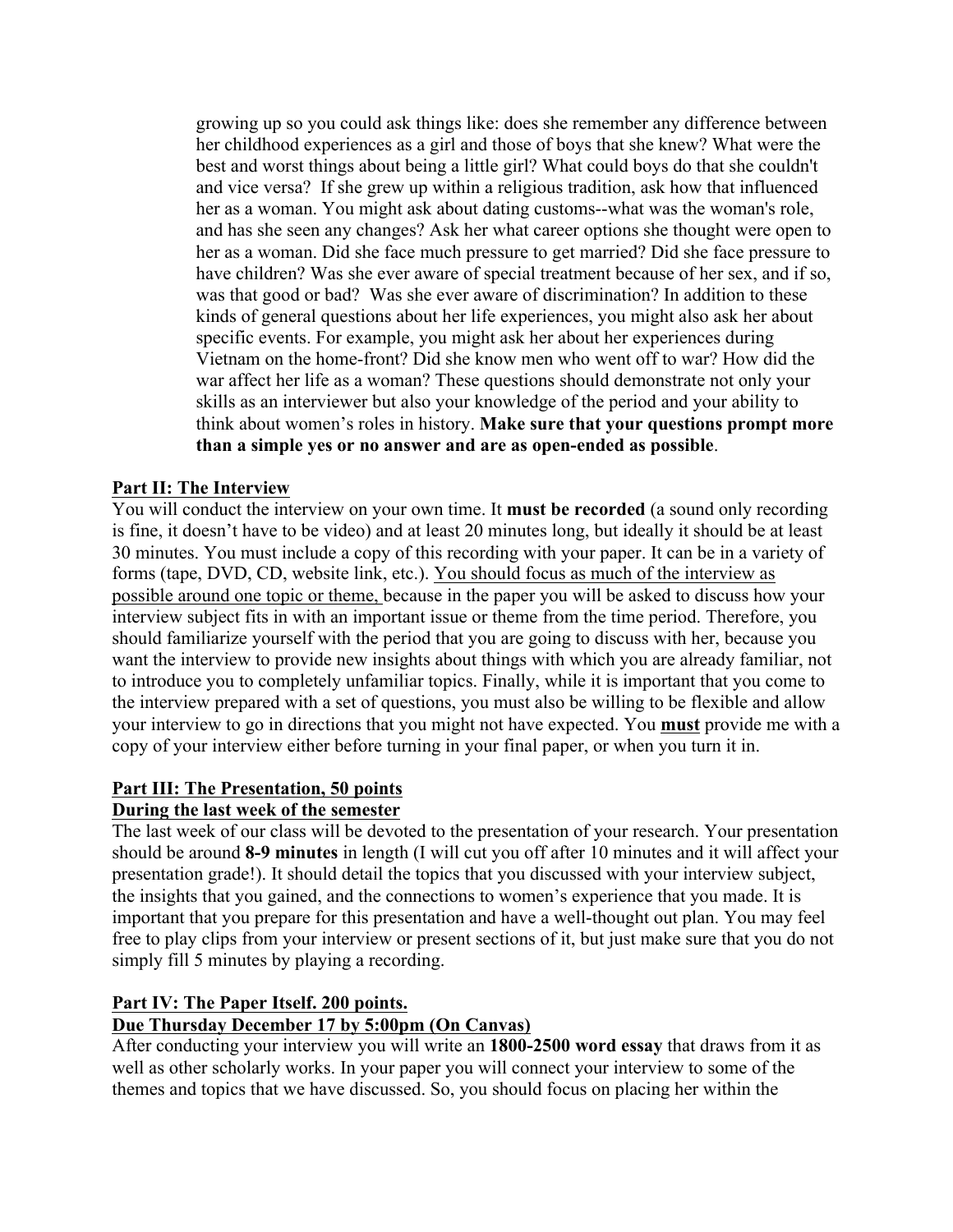historical context of her life and offer comparisons between her experiences and the experiences of women from other time periods. For example, if your interviewee discussed the Fall of the Berlin Wall and its impact on her life, then in your paper you would discuss what she said about it as well as how her version of events compares to general consensus. Is what she remembers accurate? Why was this event important to her as an individual and to society in general? Then you might connect her experiences to relevant examples for the course readings. If your interviewee spends much of her interview discussing the issue of motherhood and child-rearing, then your paper would discuss how what she revealed relates to the time period. What were the expectations for mothers at the time? Does her experience deviate from the norm or represent it? How was her experience similar to or different from women in other time periods? Because your task is to connect your interviewee to the time-period, you will want to rely on scholarly sources (you may use sources from the class as well as outside sources). In the previous example about motherhood and child-rearing, you might use some of the articles from *Women's America*, but you would also want to locate some outside sources (as many or as few as you need) to help you have a better understanding of the time period and women's place within it. If your paper focuses on the Vietnam War, for example, you should consult a scholarly book about the war to provide you with the necessary background that you might need to be able to evaluate your interview subject in her historical context.

- Papers should be clearly and concisely written, well organized, and presented in your own words with minimal long quotes. This essay should have an introduction, thesis, a main body, as well as a conclusion that sums up what you have said and assesses its significance.
- Your paper should be a minimum of **1800 words**
- Papers are due by 5:00pm on Thursday Dec. 17 and should be uploaded to Canvas o Late papers will not be accepted without prior approval.
- Proofread carefully. Sloppy papers with misspellings, typographical errors, and grammatical problems will weaken your argument and lower your grade
- This is a formal paper. Do NOT use slang, abbreviations, clichés, or colloquialisms.
- Use a consistent verb tense, most likely the past tense.
- All historical data and information that is not common knowledge **MUST BE CITED in the text.** 
	- o Your in-text citations must include page numbers whenever necessary.
	- o You MUST include a Works Cited page even if you are only referencing materials from the course.
	- o You may use an accepted citation style of your choice, but please be consistent. If you need assistance with citations or citation styles, please let me know.